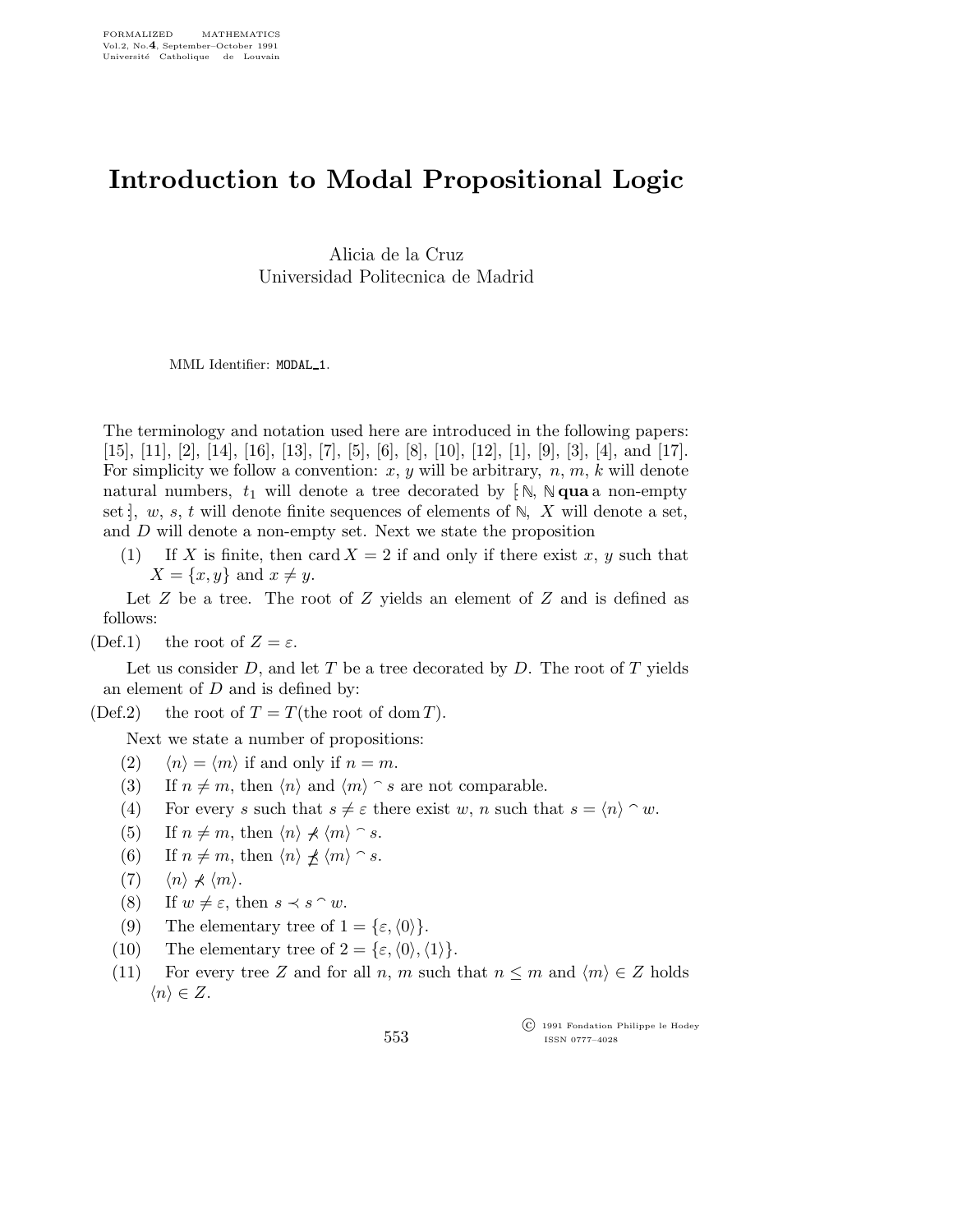- (12) If  $w \nightharpoonup t \prec w \nightharpoonup s$ , then  $t \prec s$ .
- (13)  $t_1 \in \mathbb{N}^* \rightarrow \in \mathbb{N}, \ \mathbb{N}$  qua a non-empty set :..
- (14) For all trees Z,  $Z_1$  and for every element z of Z holds  $z \in Z(z/Z_1)$ .
- (15) For all trees  $Z, Z_1, Z_2$  and for every element z of Z such that  $Z(z/Z_1)$  =  $Z(z/Z_2)$  holds  $Z_1 = Z_2$ .
- (16) For all trees  $Z, Z_1, Z_2$  decorated by D and for every element z of dom Z such that  $Z(z/Z_1) = Z(z/Z_2)$  holds  $Z_1 = Z_2$ .
- (17) For all trees  $Z_1, Z_2$  and for every finite sequence p of elements of  $\mathbb N$  such that  $p \in Z_1$  for every element v of  $Z_1(p/Z_2)$  and for every element w of  $Z_1$  such that  $v = w$  and  $w \prec p$  holds succ  $v = \text{succ } w$ .
- (18) For all trees  $Z_1, Z_2$  and for every finite sequence p of elements of  $\mathbb N$  such that  $p \in Z_1$  for every element v of  $Z_1(p/Z_2)$  and for every element w of  $Z_1$ such that  $v = w$  and  $p$  and  $w$  are not comparable holds succ  $v = \text{succ } w$ .
- (19) For all trees  $Z_1, Z_2$  and for every finite sequence p of elements of  $\mathbb N$  such that  $p \in Z_1$  for every element v of  $Z_1(p/Z_2)$  and for every element w of  $Z_2$  such that  $v = p \n\hat{ } \nabla w$  holds succ  $v \approx \text{succ } w$ .
- (20) For every tree  $Z_1$  and for every finite sequence p of elements of  $\mathbb N$  such that  $p \in Z_1$  for every element v of  $Z_1$  and for every element w of  $Z_1 \upharpoonright p$ such that  $v = p \cap w$  holds succ  $v \approx \text{succ } w$ .
- (21) For every tree Z and for every element p of Z such that Z is finite holds succ  $p$  is finite.
- $(22)$  For every tree Z such that Z is finite and the branch degree of the root of  $Z = 0$  holds card  $Z = 1$  and  $Z = {\epsilon}.$
- $(23)$  For every tree Z such that Z is finite and the branch degree of the root of  $Z = 1$  holds succ(the root of  $Z = \{0\}$ .
- $(24)$  For every tree Z such that Z is finite and the branch degree of the root of  $Z = 2$  holds succ(the root of  $Z = \{ \langle 0 \rangle, \langle 1 \rangle \}.$

In the sequel s', w' will be elements of  $\mathbb{N}^*$ . One can prove the following propositions:

- (25) For every tree Z and for every element o of Z such that  $o \neq$  the root of Z holds  $Z \restriction o \approx \{o \cap s' : o \cap s' \in Z\}$  and the root of  $Z \notin \{o \cap w' : o \cap w' \in Z\}$ .
- (26) For every tree Z and for every element o of Z such that  $o \neq$  the root of Z and Z is finite holds  $\text{card}(Z \restriction o) < \text{card } Z$ .
- (27) For every tree Z and for every element z of Z such that succ(the root of  $Z$ ) = { $z$ } and Z is finite holds  $Z =$  (the elementary tree of 1)( $\langle 0 \rangle / (Z \upharpoonright z)$ ).
- (28) For every tree Z decorated by D and for every element z of dom Z such that succ(the root of dom  $Z = \{z\}$  and dom Z is finite holds  $Z = ($  the elementary tree of 1  $\longmapsto$  the root of  $Z$ )( $\langle 0 \rangle$ /(Z | z)).
- (29) For every tree Z and for all elements  $x_1, x_2$  of Z such that Z is finite and  $x_1 = \langle 0 \rangle$  and  $x_2 = \langle 1 \rangle$  and succ(the root of  $Z$ ) =  $\{x_1, x_2\}$  holds  $Z = (\text{the elementary tree of 2})(\langle 0 \rangle / (Z \upharpoonright x_1))(\langle 1 \rangle / (Z \upharpoonright x_2)).$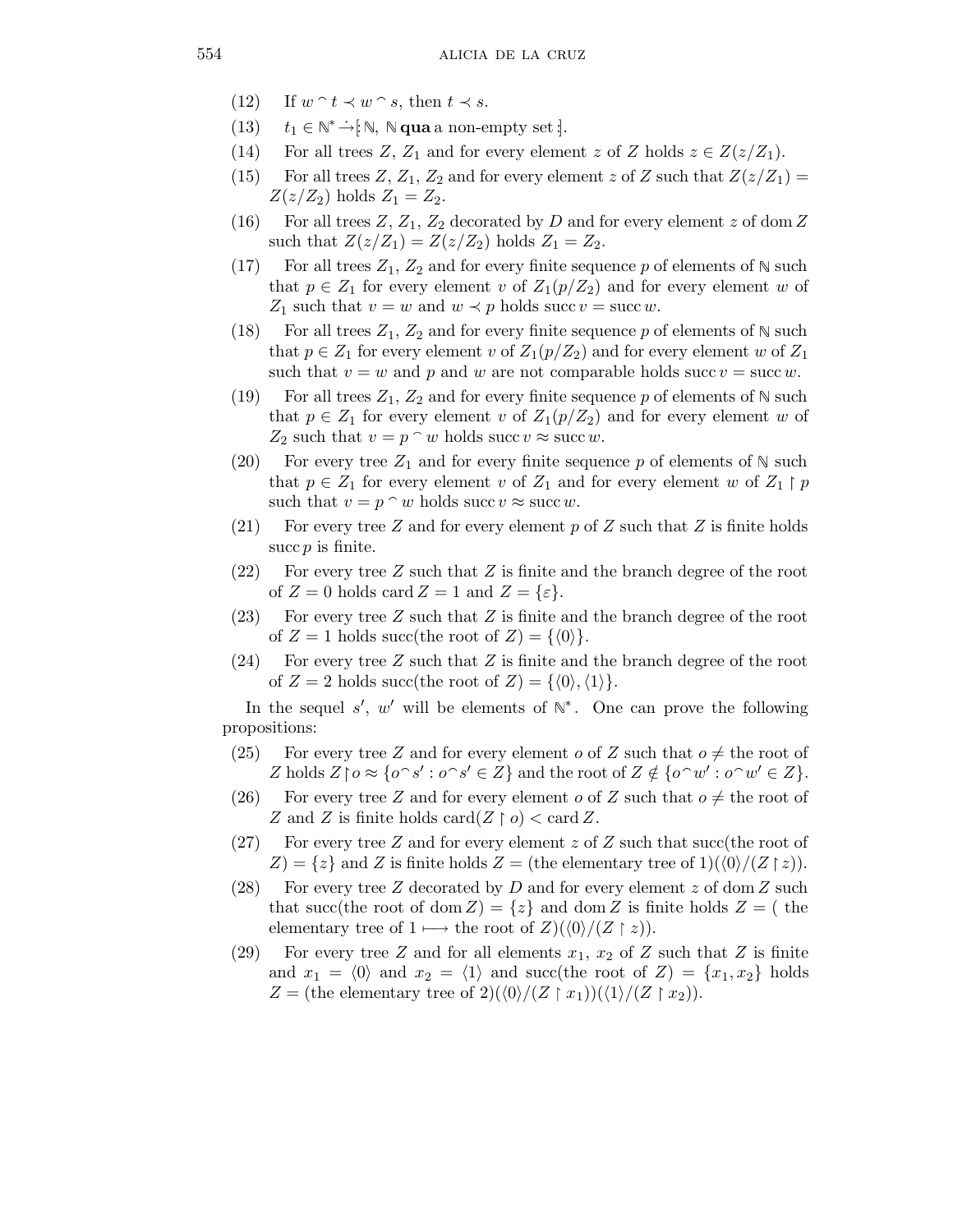(30) Let Z be a tree decorated by D. Then for all elements  $x_1, x_2$  of dom Z such that dom Z is finite and  $x_1 = \langle 0 \rangle$  and  $x_2 = \langle 1 \rangle$  and succ(the root of dom  $Z$ ) = { $x_1, x_2$ } holds  $Z$  = ( the elementary tree of 2  $\longmapsto$  the root of  $Z$ )( $\langle 0 \rangle/(Z \upharpoonright x_1)$ )( $\langle 1 \rangle/(Z \upharpoonright x_2)$ ).

The non-empty set  $V$  is defined by:

$$
(\text{Def.3}) \quad \mathcal{V} = [\{\,3\}, \mathbb{N} \,].
$$

A variable is an element of  $\mathcal V$ .

The non-empty set  $\mathcal C$  is defined as follows:

 $(\text{Def.4}) \quad \mathcal{C} = [\{0, 1, 2\}, \mathbb{N}].$ 

A conective is an element of C.

One can prove the following proposition

 $(31)$   $\mathcal{C} \cap \mathcal{V} = \emptyset$ .

In the sequel  $p, q$  denote variables. Let T be a tree, and let v be an element of T. Then the branch degree of  $v$  is a natural number.

Let  $D$  be a non-empty set. A non-empty set is called a non-empty set of trees decorated by D if:

(Def.5) for every x such that  $x \in \text{it holds } x$  is a tree decorated by D.

Let  $D_0$  be a non-empty set, and let D be a non-empty set of trees decorated by  $D_0$ . We see that the element of D is a tree decorated by  $D_0$ .

The non-empty set WFF of trees decorated by  $\lbrack \mathbb{N}, \mathbb{N} \right]$  qua a non-empty set  $\lbrack \cdot \rbrack$ is defined by the condition (Def.6).

- (Def.6) Let x be a tree decorated by [ $\mathbb{N}, \mathbb{N}$  qua a non-empty set ]. Then  $x \in \mathbb{N}$ WFF if and only if the following conditions are satisfied:
	- (i) dom x is finite,
	- (ii) for every element v of dom x holds the branch degree of  $v \leq 2$  but if the branch degree of  $v = 0$ , then  $x(v) = (0, 0)$  or there exists k such that  $x(v) = \langle 3, k \rangle$  but if the branch degree of  $v = 1$ , then  $x(v) = \langle 1, 0 \rangle$  or  $x(v) = \langle 1, 1 \rangle$  but if the branch degree of  $v = 2$ , then  $x(v) = \langle 2, 0 \rangle$ .

A MP-formula is an element of WFF.

In the sequel  $A$ ,  $A_1$ ,  $B$ ,  $B_1$ ,  $C$  denote MP-formulae. Let us consider  $A$ , and let a be an element of dom A. Then  $A \upharpoonright a$  is a MP-formula.

Let a be an element of C. The functor  $\text{Arity}(a)$  yielding a natural number is defined by:

 $(Def.7)$  Arity $(a) = a_1$ .

Let  $D$  be a non-empty set, and let  $T$ ,  $T_1$  be trees decorated by  $D$ , and let p be a finite sequence of elements of  $\mathbb N$ . Let us assume that  $p \in \text{dom } T$ . The functor  $T(p \leftarrow T_1)$  yields a tree decorated by D and is defined by:

$$
(Def.8) \tT(p \leftarrow T_1) = T(p/T_1).
$$

The following propositions are true:

(32) (The elementary tree of  $1 \longmapsto \langle 1, 0 \rangle$ )( $\langle 0 \rangle / A$ ) is a MP-formula.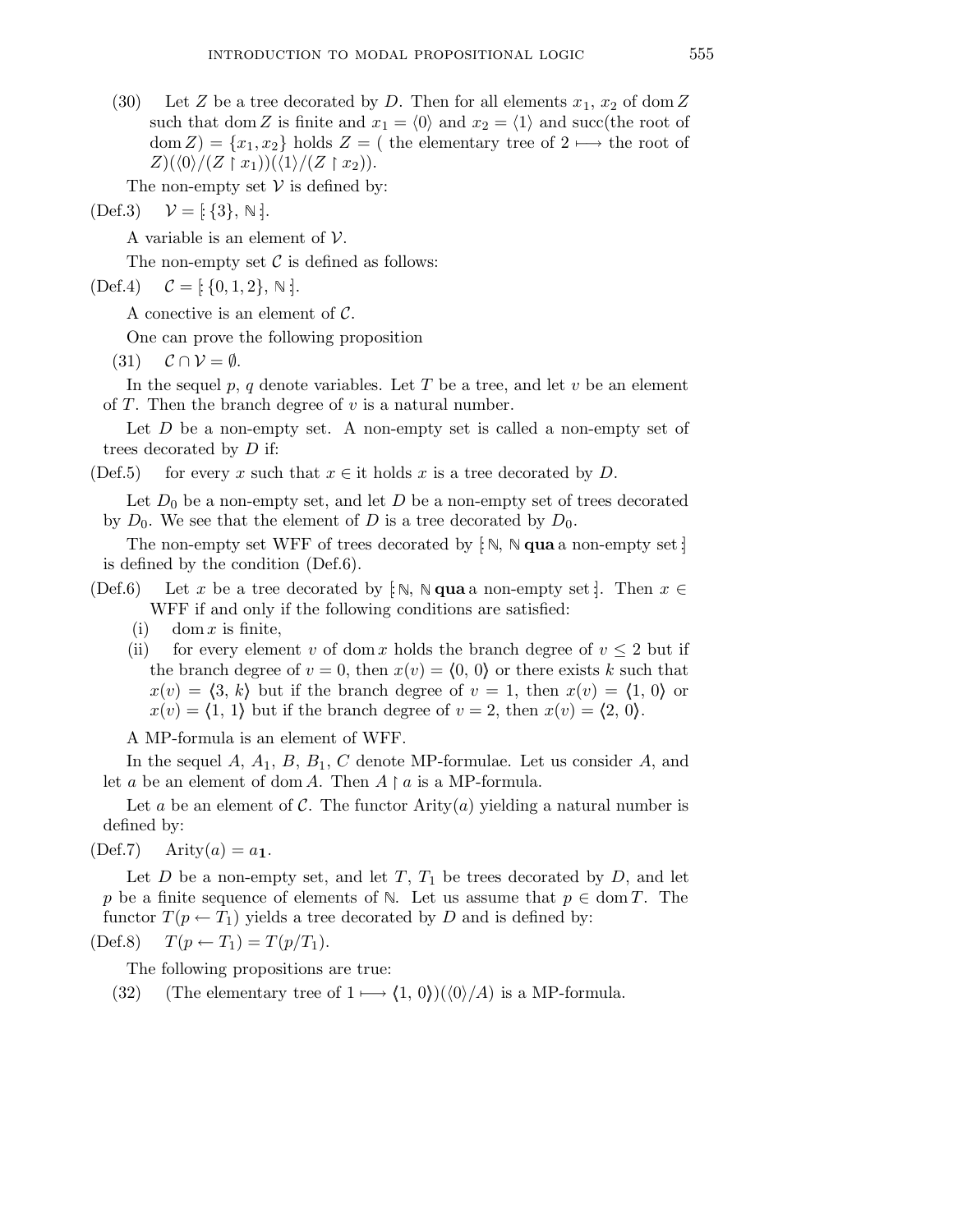- (33) (The elementary tree of  $1 \longmapsto \langle 1, 1 \rangle$ )( $\langle 0 \rangle / A$ ) is a MP-formula.
- (34) (The elementary tree of  $2 \rightarrow (2, 0)$ )( $\langle 0 \rangle /A$ )( $\langle 1 \rangle /B$ ) is a MP-formula.

We now define three new functors. Let us consider A. The functor  $\neg A$  yields a MP-formula and is defined as follows:

 $(\text{Def.9}) \quad \neg A = (\text{ the elementary tree of } 1 \longmapsto \langle 1, 0 \rangle)(\langle 0 \rangle / A).$ 

The functor  $\Box A$  yields a MP-formula and is defined as follows:

 $(\text{Def.10}) \quad \Box A = (\text{ the elementary tree of } 1 \longmapsto \langle 1, 1 \rangle)(\langle 0 \rangle / A).$ 

Let us consider B. The functor  $A \wedge B$  yielding a MP-formula is defined as follows:

(Def.11)  $A \wedge B = (\text{ the elementary tree of } 2 \longmapsto \langle 2, 0 \rangle)(\langle 0 \rangle/A)(\langle 1 \rangle/B).$ 

We now define three new functors. Let us consider A. The functor  $\Diamond A$  yields a MP-formula and is defined as follows:

 $(\text{Def.12}) \quad \Diamond A = \neg \Box \neg A.$ 

Let us consider B. The functor  $A \vee B$  yields a MP-formula and is defined as follows:

 $(Def.13)$   $A \vee B = \neg(\neg A \wedge \neg B).$ 

The functor  $A \Rightarrow B$  yields a MP-formula and is defined by:

 $(\text{Def.14}) \quad A \Rightarrow B = \neg(A \land \neg B).$ 

The following propositions are true:

- (35) The elementary tree of  $0 \rightarrow \langle 3, n \rangle$  is a MP-formula.
- (36) The elementary tree of  $0 \rightarrow \langle 0, 0 \rangle$  is a MP-formula.

Let us consider p. The functor  $^@p$  yields a MP-formula and is defined by:

(Def.15)  $^{\circ}$   $^{\circ}$  p = the elementary tree of 0  $\longmapsto$  p.

We now state four propositions:

- (37) If  $^{\circledR}p = ^{\circledR}q$ , then  $p = q$ .
- (38) If  $\neg A = \neg B$ , then  $A = B$ .
- (39) If  $\Box A = \Box B$ , then  $A = B$ .
- (40) If  $A \wedge B = A_1 \wedge B_1$ , then  $A = A_1$  and  $B = B_1$ .

The MP-formula VERUM is defined by:

(Def.16) VERUM = the elementary tree of  $0 \rightarrow \langle 0, 0 \rangle$ .

Next we state several propositions:

- $(41)$  card dom  $A \neq 0$ .
- (42) If card dom  $A = 1$ , then  $A = VERUM$  or there exists p such that  $A = \mathcal{Q}_p$ .
- (43) If card dom  $A \geq 2$ , then there exists B such that  $A = \neg B$  or  $A = \Box B$ or there exist B, C such that  $A = B \wedge C$ .
- $(44)$  card dom  $A <$  card dom  $\neg A$ .
- $(45)$  card dom  $A <$  card dom  $\Box A$ .
- (46) card dom  $A < \text{card dom}(A \wedge B)$  and card dom  $B < \text{card dom}(A \wedge B)$ .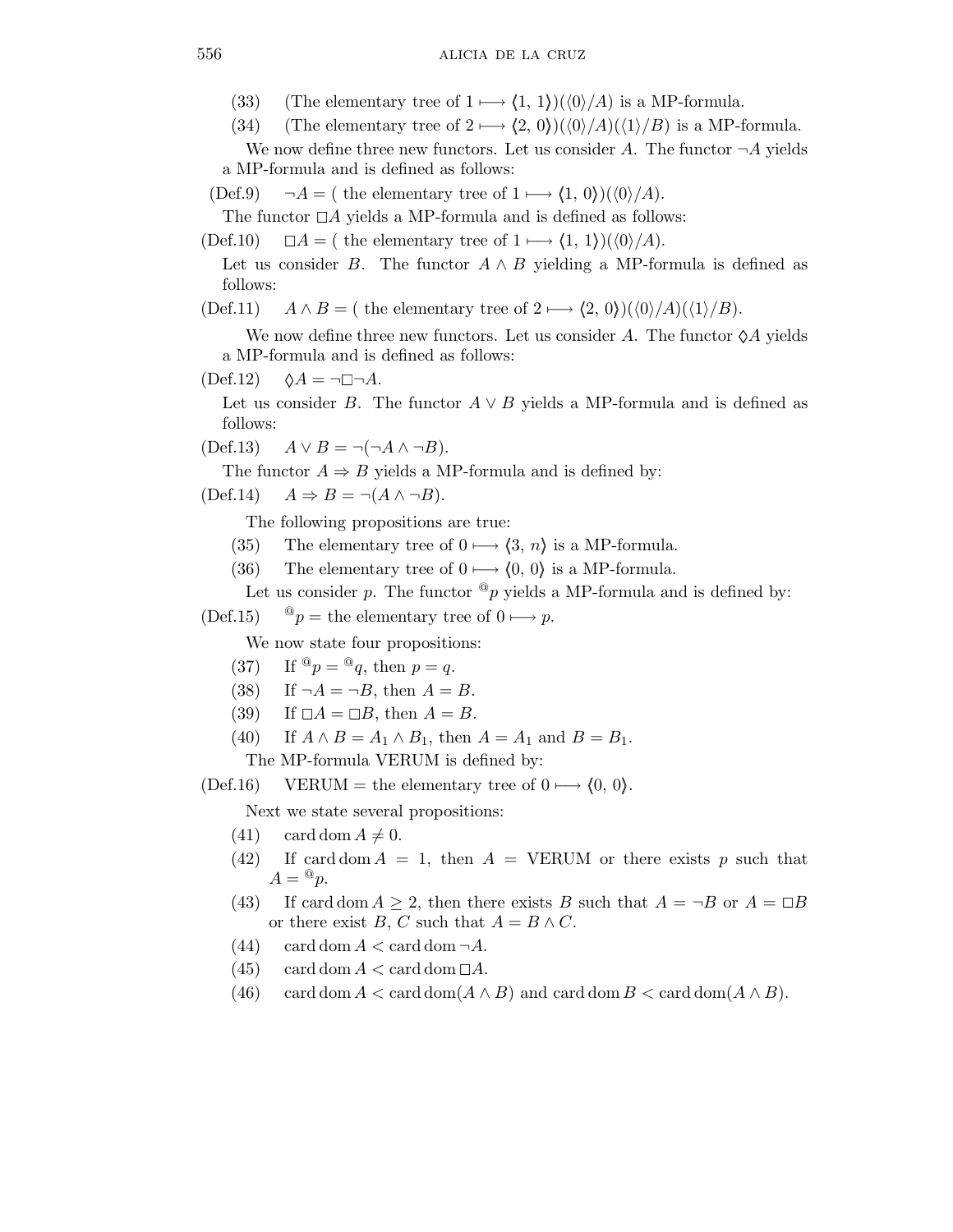We now define four new attributes. A MP-formula is atomic if:

(Def.17) there exists p such that it  $=$   $\mathbb{Q}_p$ .

- A MP-formula is negative if:
- (Def.18) there exists A such that it  $= \neg A$ .

A MP-formula is necessitive if:

(Def.19) there exists A such that it  $=\Box A$ .

A MP-formula is conjunctive if:

```
(Def.20) there exist A, B such that it = A \wedge B.
```
The scheme  $MP\_Ind$  deals with a unary predicate  $P$ , and states that: for every element A of WFF holds  $\mathcal{P}[A]$ 

provided the parameter satisfies the following conditions:

- $\mathcal{P}[\text{VERUM}]$ ,
- for every variable p holds  $\mathcal{P}[^@p],$
- for every element A of WFF such that  $\mathcal{P}[A]$  holds  $\mathcal{P}[\neg A]$ ,
- for every element A of WFF such that  $\mathcal{P}[A]$  holds  $\mathcal{P}[\Box A]$ ,
- for all elements A, B of WFF such that  $\mathcal{P}[A]$  and  $\mathcal{P}[B]$  holds  $\mathcal{P}[A \wedge B].$

The following propositions are true:

- (47) For every element A of WFF holds  $A = VERUM$  or A is a MP-formula or A is a MP-formula or A is a MP-formula or A is a MP-formula.
- (48)  $A = VERUM$  or there exists p such that  $A = \mathbb{Q}_p$  or there exists B such that  $A = \neg B$  or there exists B such that  $A = \Box B$  or there exist B, C such that  $A = B \wedge C$ .
- (49)  $\mathbb{P}p \neq \neg A$  and  $\mathbb{P}p \neq \Box A$  and  $\mathbb{P}p \neq A \wedge B$ .
- (50)  $\neg A \neq \Box B$  and  $\neg A \neq B \land C$ .
- $(51)$   $\Box A \neq B \land C$ .
- (52) VERUM  $\neq {}^{\circledcirc}p$  and VERUM  $\neq \neg A$  and VERUM  $\neq \Box A$  and VERUM  $\neq$  $A \wedge B$ .

The scheme  $MP\_{Func\_Ex}$  deals with a non-empty set A, an element B of A, a unary functor F yielding an element of A, a unary functor G yielding an element of  $A$ , a unary functor  $H$  yielding an element of  $A$ , and a binary functor  $I$  yielding an element of  $A$  and states that:

there exists a function f from WFF into A such that  $f(VERUM) = B$  and for every variable p holds  $f({}^@p) = \mathcal{F}(p)$  and for every element A of WFF and for every element d of A such that  $f(A) = d$  holds  $f(\neg A) = \mathcal{G}(d)$  and for every element A of WFF and for every element d of A such that  $f(A) = d$  holds  $f(\Box A) = \mathcal{H}(d)$  and for all elements A, B of WFF and for all elements  $d_1, d_2$  of A such that  $d_1 = f(A)$  and  $d_2 = f(B)$  holds  $f(A \wedge B) = \mathcal{I}(d_1, d_2)$ for all values of the parameters.

## **REFERENCES**

[1] Grzegorz Bancerek. Cardinal numbers. Formalized Mathematics, 1(2):377–382, 1990.